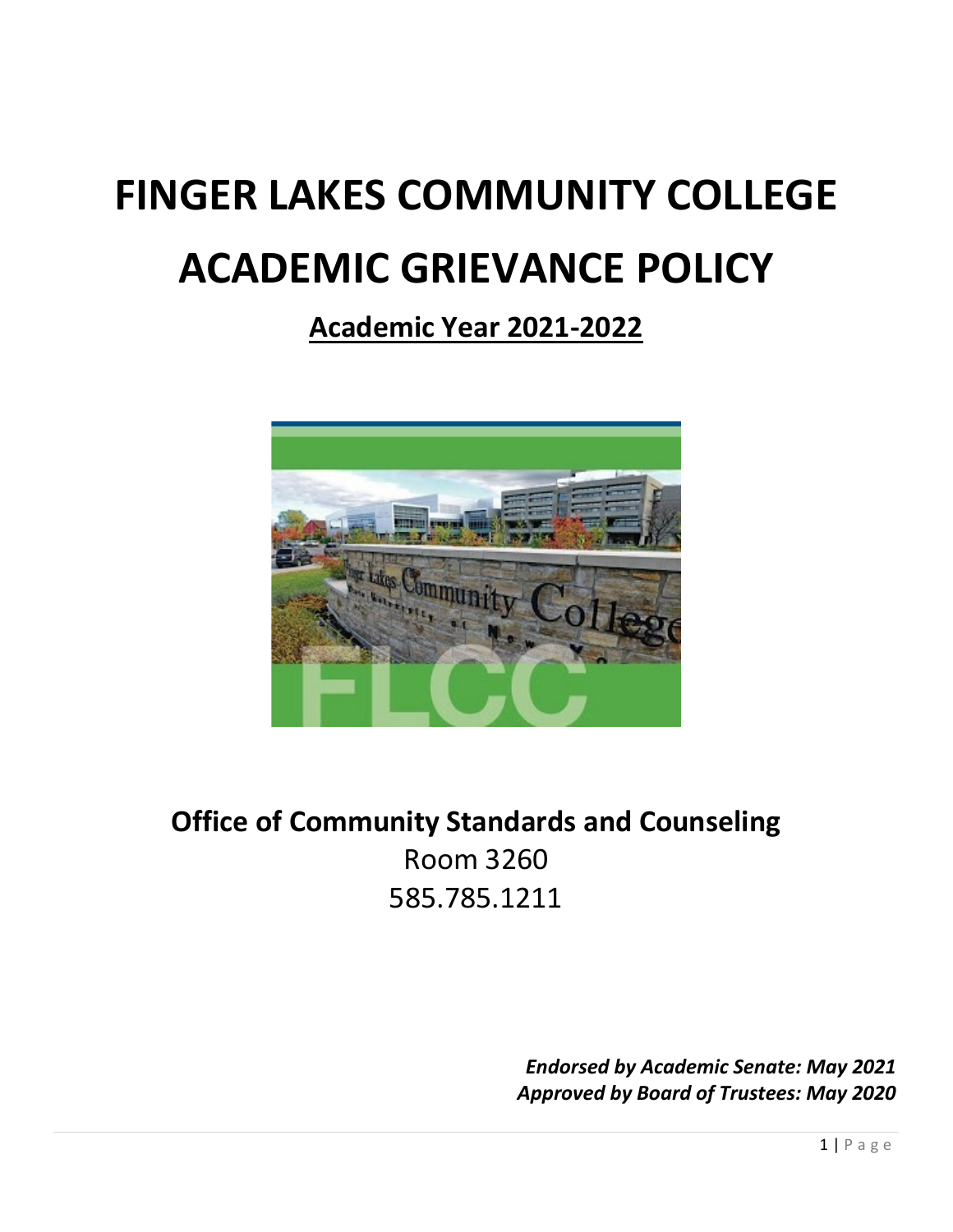#### ACADEMIC GRIEVANCE PROCEDURES

Finger Lakes Community College has adopted an internal grievance procedure providing for prompt and equitable resolution of complaints alleging prejudiced, capricious, or unfair academic appraisal (e.g. grading, assessment, evaluation, examination, judgment). Students who have questions about the academic grievance procedures should contact the Director of Community Standards and Counseling at [standards@flcc.edu,](mailto:standards@flcc.edu) or 585.785.1211, or the AVP of Student Affairs at [studentaffairs@flcc.edu,](mailto:studentaffairs@flcc.edu) or 585.785.1284.

#### Freedom to Learn

In accordance with Federal regulations, the New York State Human Rights Law, Section 504 of the Rehabilitation Act of 1973, the Americans with Disabilities Act of 1990, and Title VI and Title IX of the Higher Education Act, Finger Lakes Community College has adopted an internal due process procedure providing for prompt and equitable resolution of complaints alleging discrimination on the basis of race, color, ethnicity, national origin, religion, creed, age, disability, sex, gender identity, sexual orientation, familial status, pregnancy, predisposing genetic characteristics, military status, domestic violence victim status, or criminal conviction in its educational programs, activities, admissions, and employment policies. The name of the current Affirmative Action Officer is available from the Human Resources Office. The ultimate criterion for admission shall be the student's ability to benefit from the educational experience.

Neither student nor instructor shall be deprived of the tenets of academic freedom, including open discussion and investigation, and the College shall be ever conscious of and shall promote the motto ofthe State University System - "To Learn - To Search - To Serve."

Instructors shall evaluate student performance according to current academic guidelines and students shall have the right to challenge a grade or academic treatment in the classroom according to the procedures outlined in this document.

Academic Grievance procedures begin with the Informal Process by a student contacting the instructor(s) of record, the instructor(s) of record's department chair, or the Director of Community Standards and Counseling. The Formal Grievance Process is initiated after a student has gone through the Informal Process (Registered Nursing Grievances will begin at the formal process). Grievances must *be initiated* no later than four weeks into the next semester, or thirty days after the assigned grade is received if the course is taught in the winter. [Please see the Student Handbook for specific dates each academic year.]

For most cases\*, the student will be required to seek resolution through the informal process before proceeding with the formal grievance process.

\*Registered Nursing Grievances will begin at the formal process

#### **Right To An Advisor:**

In accordance with Due Process Rights, the student and instructor(s) of record have the right to an advisor to be with them during the informal and formal grievance process. The advisor to a student can be someone of the student's choosing who is affiliated with the Institution and may be a faculty, staff, or student. [Only in Sexual Misconduct cases may an advisor

be an attorney.]

The advisor to a faculty can be someone of the faculty's choosing who is a faculty, staff or Union Representation member affiliated with the Institution. The student and instructor(s) of record are each permitted to have one advisor with them during the grievance process. Individuals who are advisors are not allowed to be called as a witness or a character reference.

In formal complaints, students may have a non-FLCC affiliated advisor at the sole discretion of the Director of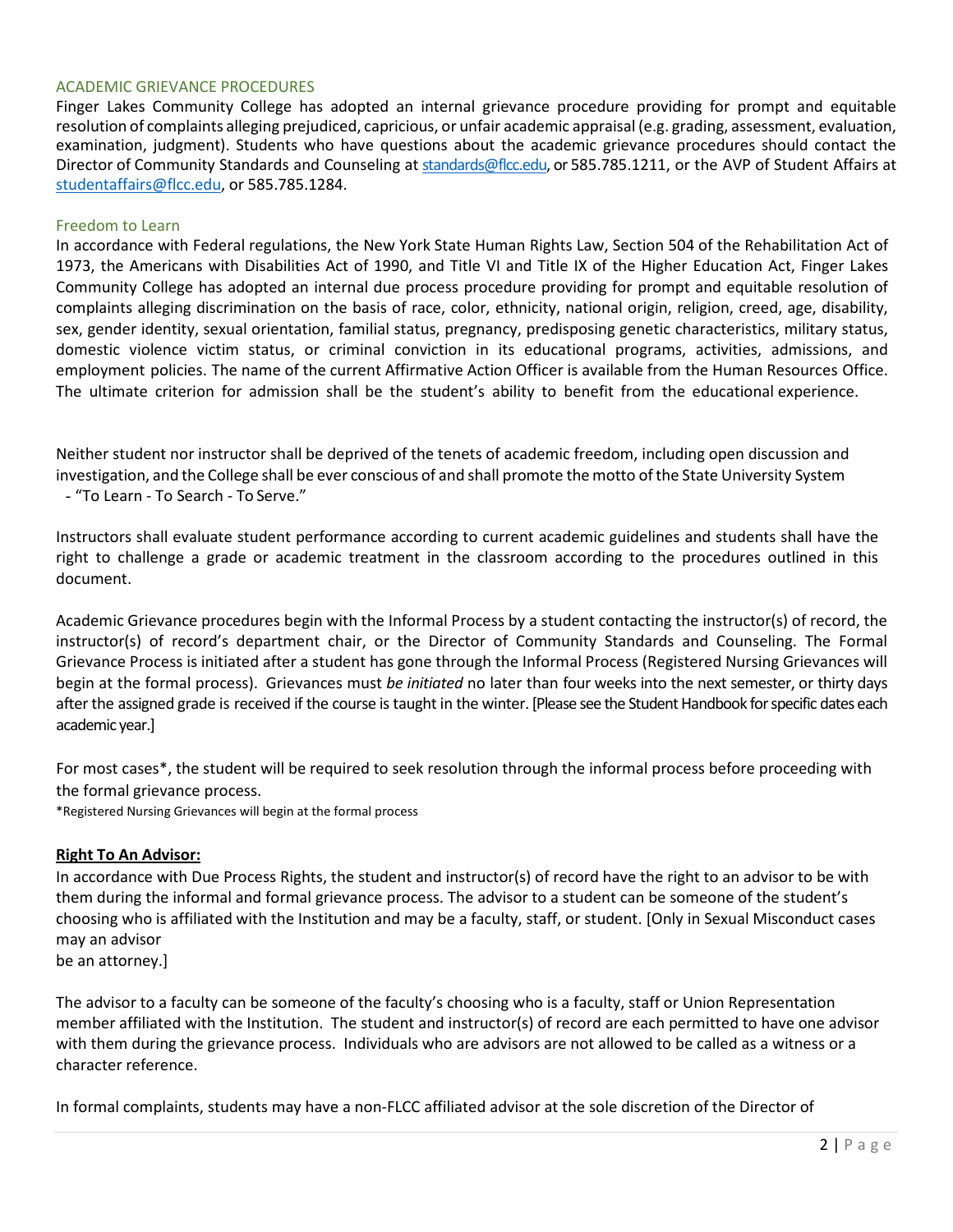Community Standards and Counseling and/or designee. The individual may not be a legal representative. The role of the advisor is to be supportive and give consultations to the party they are supporting. The advisor is not allowed to speak on behalf of the party they represent. [Specific overview of the advisor role is outlined in Appendix B.]

#### **Academic Grievance Board:**

The Academic Grievance Board is comprised of a five or seven member panel. The Board members are comprised of faculty, staff and students. Student Board members must have completed at least one semester at FLCC and be in good academic and conduct standing. In most cases the Board will be a seven member panel comprised of three faculty, two staff, and two students. In the event a conflict arises when scheduling an Academic Grievance Board hearing, a five member board may be utilized. The five member Board is comprised of three faculty, one staff, and one student. The chair of the Board will be a member of the faculty. Members of the Academic Grievance Board may be recommended in a number of ways, most often the recommendations come from Faculty Department Chairs, AVP of Instruction, AVP of Student Affairs, and the Director of Student Life.

#### **Standard of Evidence:**

The standard of evidence used to determine responsibility is a preponderance of evidence which means more likely than not. This burden of proof is different than beyond a reasonable doubt, which is a more stringent standard that is applicable to criminal procedures. The technical rules of evidence used in civil and criminal proceedings do not apply to the Student Code of Conduct standards of evidence policy.

The Academic Grievance Policy shall be reviewed annually under the direction of the Director of Community Standards and Counseling and the AVP of Student Affairs. Regulations governing student conduct shall be approved by the FLCC Board of Trustees.

#### **Informal Process**

- A. Students charging an instructor(s) of record with prejudiced, capricious, or unfair academic appraisal (e.g. grading, assessment, evaluation, examination, judgment) shall notify and discuss the complaint with the instructor(s) of record without fear ofreprisal. This will be a meeting between the student and the instructor(s) of record.
- B. If the problem remains unresolved after the first meeting with the student and instructor(s) of record, the student should notify and discuss the complaint with the instructor(s) of record's department chairperson. At the department chairperson's discretion, a meeting may occur with the student, instructor(s) of record, and department chairperson. Upon receipt of the complaint the department should attempt to offer resolution to the complaint within seven business days. Any resolution will be provided in writing to the student(s).

If there is no resolution, and the student wishes to move forward with the formal grievance process, the student must submit in writing to the Director of Community Standards and Counseling a description of the complaint alleging prejudiced, capricious or unfair academic appraisal. The complaint must also include the instructor(s) of record's name, course number and title. The instructor(s) of record will be notified of the Formal Academic Grievance by the Director of Community Standards and Counseling. The instructor(s) of record or the department chair will submit a summary of the informal grievance meeting along with the original grievance to the Director of Community Standards and Counseling.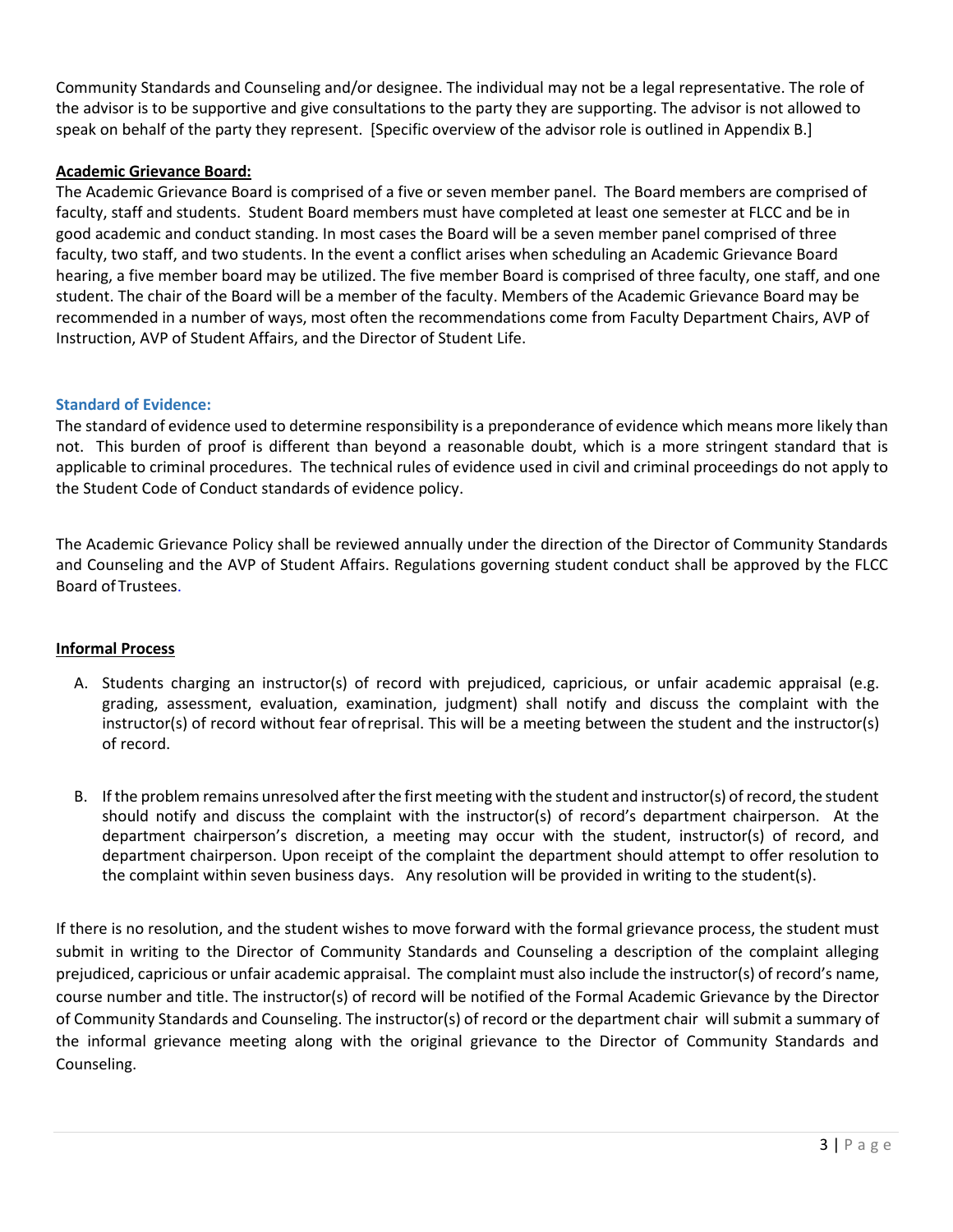Once documentation has been received, the AVP of Student Affairs, or designee, in consultation with the Director of Community Standards and Counseling will review the complaint to determine if there is merit to move forward with the formal process. Upon determining merit, the formal process will begin. The AVP of Student Affairs, or designee, will notify the student and instructor(s) of record in writing of their determination and outline next steps if applicable. If no merit exists, the AVP of Student Affairs will notify the student(s) and the instructor of record in writing of the finding.

#### **Formal Process**

Within five business days of receiving notice of merit, the student and instructor(s) of record have the right to meet individually with the Director of Community Standards & Counseling to review the formal grievance procedures and answer any questions related to the process.

Within fifteen business days of receiving notice of merit, the Director of Community Standards & Counseling will convene the Academic Grievance Board. \**The timeline may be adjusted for the following reasons, including but not limited to compliance with contractual stipulations, pending enrollments for academic programs, and transfer admissions requirement, etc.*

- The Board is charged with determining, based on a review of all documents available and individual accounts presented during the hearing, if they believe more likely than not that prejudice, capricious or unfair academic appraisal has occurred.
- 1. Within seven business days of the scheduled hearing, both the student and the instructor(s) of record will receive a list of the Board members. The parties will have 24 hours of receipt of the names to identify if there is a concern about a potential conflict of interest. A request for a change of board member will be entertained by the Director of Community Standards and Counseling. If a conflict exists, the board make up will be adjusted and all parties will be notified.
- 2. The student and instructor(s) of record must submit all materials and a list of witnesses (including full name, contact information and purpose of their desired attendance at the hearing) which they wish to include in the hearing process. This must be submitted to the Director of Community Standards and Counseling five business days before the hearing date.
- 3. The Board, and the participants will receive all document submitted for consideration and witness lists, no less than three business days from the date of the hearing. [Any individual who will be called as a witness may not serve in a role as advisor to either party.]
- 4. If either the student, or instructor(s) of record, failsto schedule or appear before the AcademicGrievance Board ,following proper written notification, the Board may render a decision using the information available and without the benefit of having the party's input or information. Such decisions do not presume a finding on behalf of the student or instructor(s) of record(s).
- 5. It is the responsibility of the instructor(s) of record(s) and/or student to notify and arrange for the attendance of any witnesses they are requesting. Hearings will not be postponed for late or absent witnesses. If a desired witness is unable to attend the designated hearing date and time, the witness should submit their statement electronically within five business days prior to the hearing date, directly to the Director of Community Standards & Counseling.
- 6. The hearing shall be closed to the public. The following individuals associated with the grievance shall attend the hearing: the student, the student's advisor (if appropriate), Academic Grievance Board, instructor(s) of record(s), instructor(s) of record(s) advisor and hearing board advisor or designee.
- 7. The presentation of witnesses for both parties will occur at the allotted witness time during the hearing procedures (see Appendix A).
- 8. The Grievance hearing shall be recorded on equipment supplied by the College for the purpose of formal record keeping and will be maintained in accordance with FLCC Record Keeping policy. See Appendix A for additional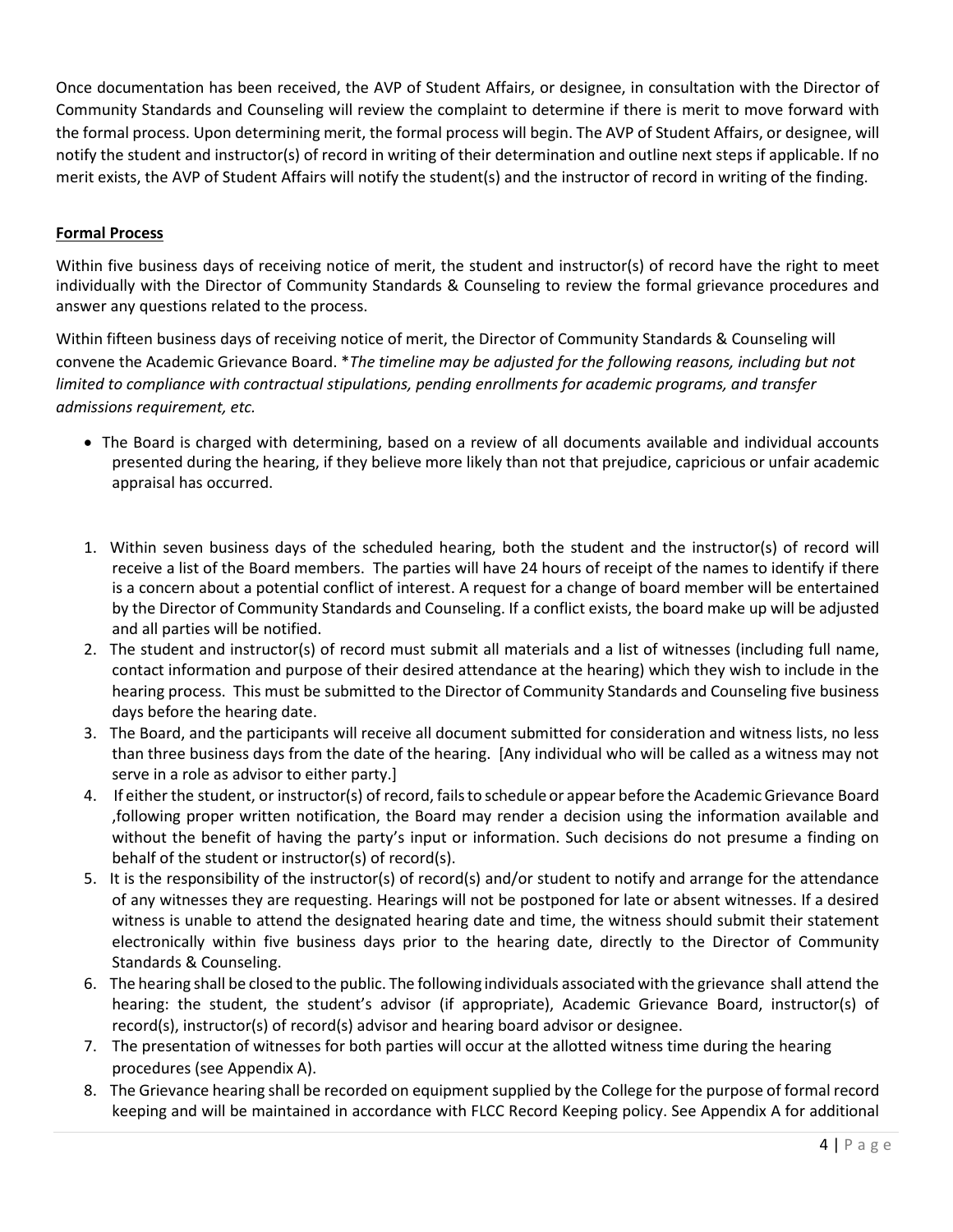details. All participants in the hearing are prohibited from making their own recording during the hearing (including but not limited to audio, video, photographic and/or written recording).

- 9. At the time of the hearing, the Director of Community Standards & Counseling will ensure that all parties are adhering to the formal academic grievance process and ensure all rights of the parties are retained.
- 10. At the close of the hearing, the Academic Grievance Board shall deliberate privately. The Board will seek to reach consensus in resolving cases. In the event there is no consensus, a majority vote will determine the outcome.
- 11. Within five college business days after the close of the hearing, the Academic Grievance Board shall report its findings to the Director of Community Standards and Counseling or designee.
- 12. The Director of Community Standards and Counseling or designee will notify the student and instructor(s) of record in writing of the Board's decision within five college business days upon notification of the Board's decision.
- 13. If the Board finds the student's grievance to have merit, the Board will provide a written recommendation of the action(s) to be taken.
- 14. The decision of the Academic Grievance Board to sustain or change an assessment, grade, or treatment is final.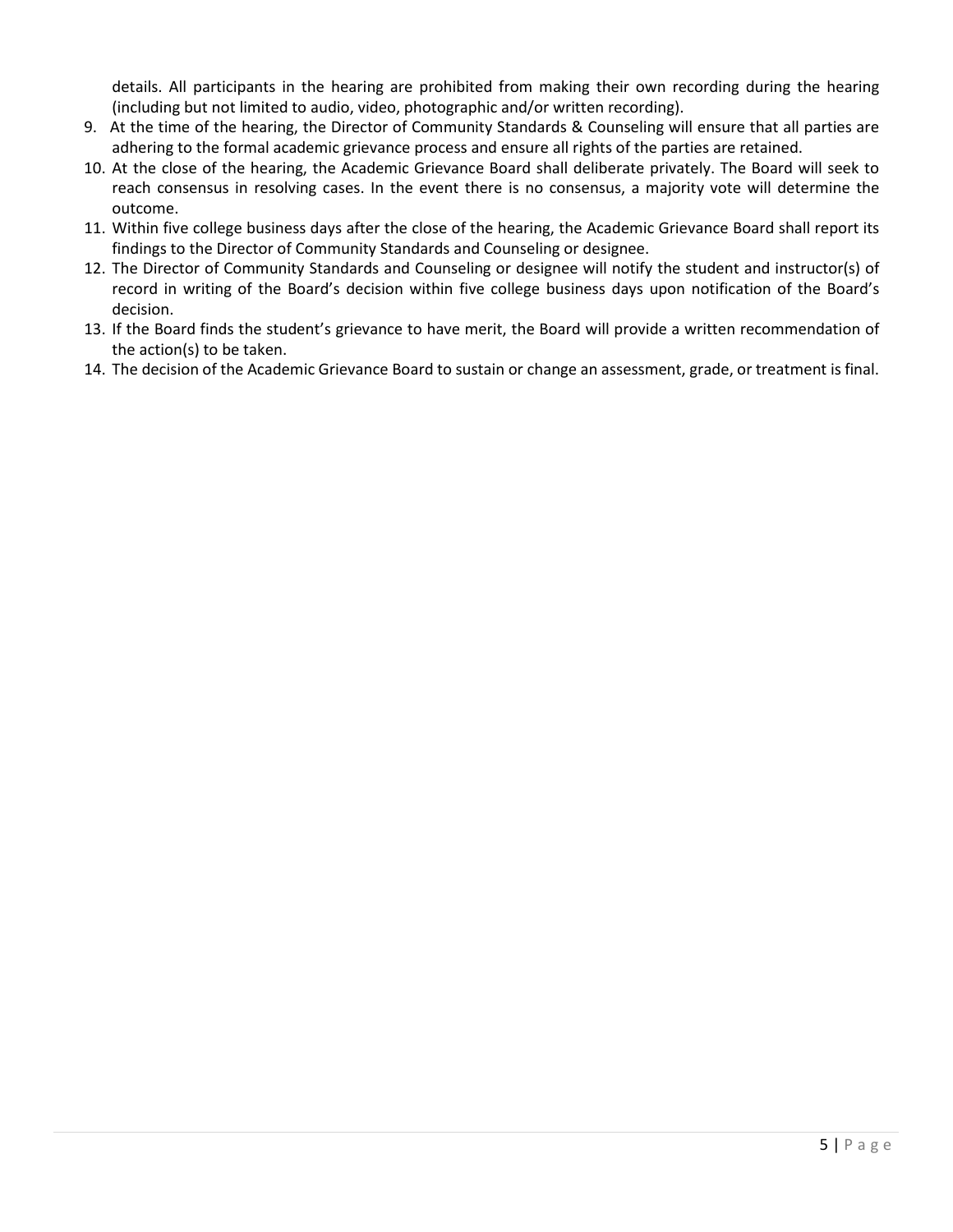## **ACADEMIC GRIEVANCE POLICY**

### **APPENDIX A**

Academic Grievance Board Hearing Procedures

- 1. The Board Chair will introduce themselves and identify their role in presiding over the hearing.
- 2. The Board Chair will identify the purpose of the hearing, specifying it is a Formal Academic Grievance Board Hearing taking place on [DATE & TIME].
- 3. Introductions: the members of the board will introduce themselves, followed by the student, student's advisor (if present), instructor(s) of record\*, instructor(s) of record's advisor (if present), and the hearing board advisor or designee.
- 4. Recording: the Board Chair will acknowledge to all participants that the hearing is being recorded for record keeping purposes, will verify that the recording is functioning, and remind all participants that they are prohibited from making their own recording during the hearing (including but not limited to audio, video, photographic and/or written recording).
- 5. The Board Chair will review the role of the advisors in the hearing process and answer any related questions.
- 6. The Board Chair will ask all participants if there are any questions regarding the process or their rights in the process.
- 7. The Board Chair will begin the hearing and the following order of proceeding will be applied:
	- a. Opening Statements are given by the student and instructor;
	- b. Questioning of the student and instructor by the board;
	- c. Presentation and questioning of the student's witnesses by the student, the board and the instructor;
	- d. Presentation and questioning of the instructor's witnesses by the instructor, the student and the board;
	- e. Questioning of the instructor by the student (these questions will be written and the Board Chair ask aloud the questions to the instructor);
	- f. Questioning of the student by the instructor (these questions will be written and the Board Chair ask aloud the questions to the student);
	- g. Final questioning of the student and instructor by the board;
	- h. Closing statements are given by the student and instructor;
	- i. The Board Chair will thank all participants for their time and remind all participants to keep the details of the hearing private as to protect the integrity of the process and those individuals involved in the process;
	- j. The Board Chair will bring the hearing to a close and note the time and request that the recording be stopped.
	- k. The board will stay and deliberate in private to determine an outcome.

\*Instructor(s) of record will be referred to as the instructor for purposes of this document.